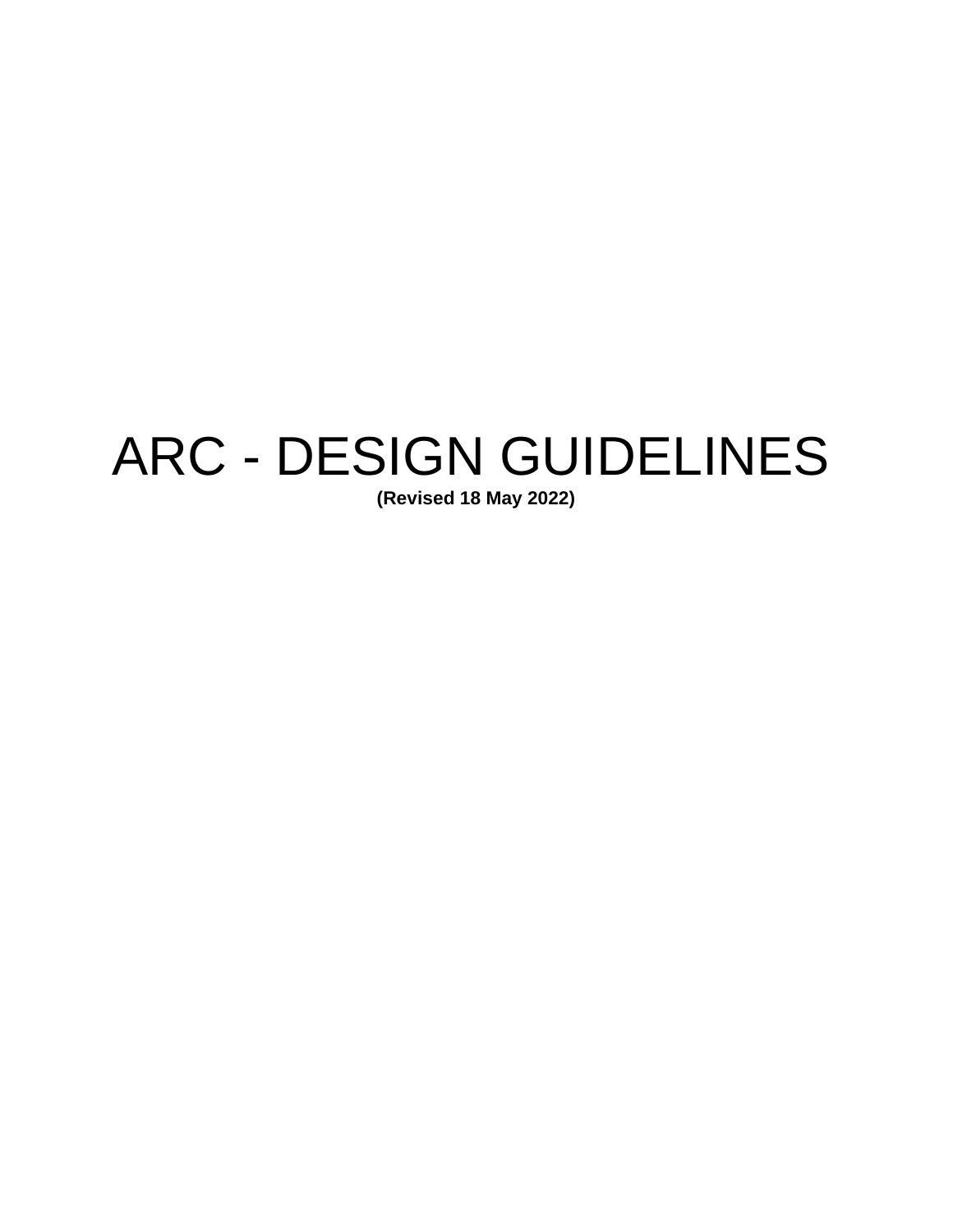## **MONROE MANOR HOMEOWNERS ASSOCIATION**

# **POLICY RESOLUTION NO.1 DESIGN GUIDELINES ARCHITECTURAL REVIEW COMMITTEE (ARC)**

WHEREAS, the Declaration of Monroe Manor Homeowners Association requires and authorizes the Board of Directors to create an Architectural Review Committee; and

WHEREAS, the Board of Directors has appointed the membership of an Architectural Review Committee pursuant to the documents; and

WHEREAS, Article IX, Section 9.1 (b), of the Declaration of Covenants, Conditions and Restrictions charges the Architectural Review Committee with the duty to regulate the external design, signage, appearance, use and maintenance of the property; and

WHEREAS, the Board of Directors is required to adopt Design Guidelines proposed by the ARC; and

NOW, THEREFORE, BE IT KNOWN THAT the following Design Guidelines are adopted by the Board of Directors.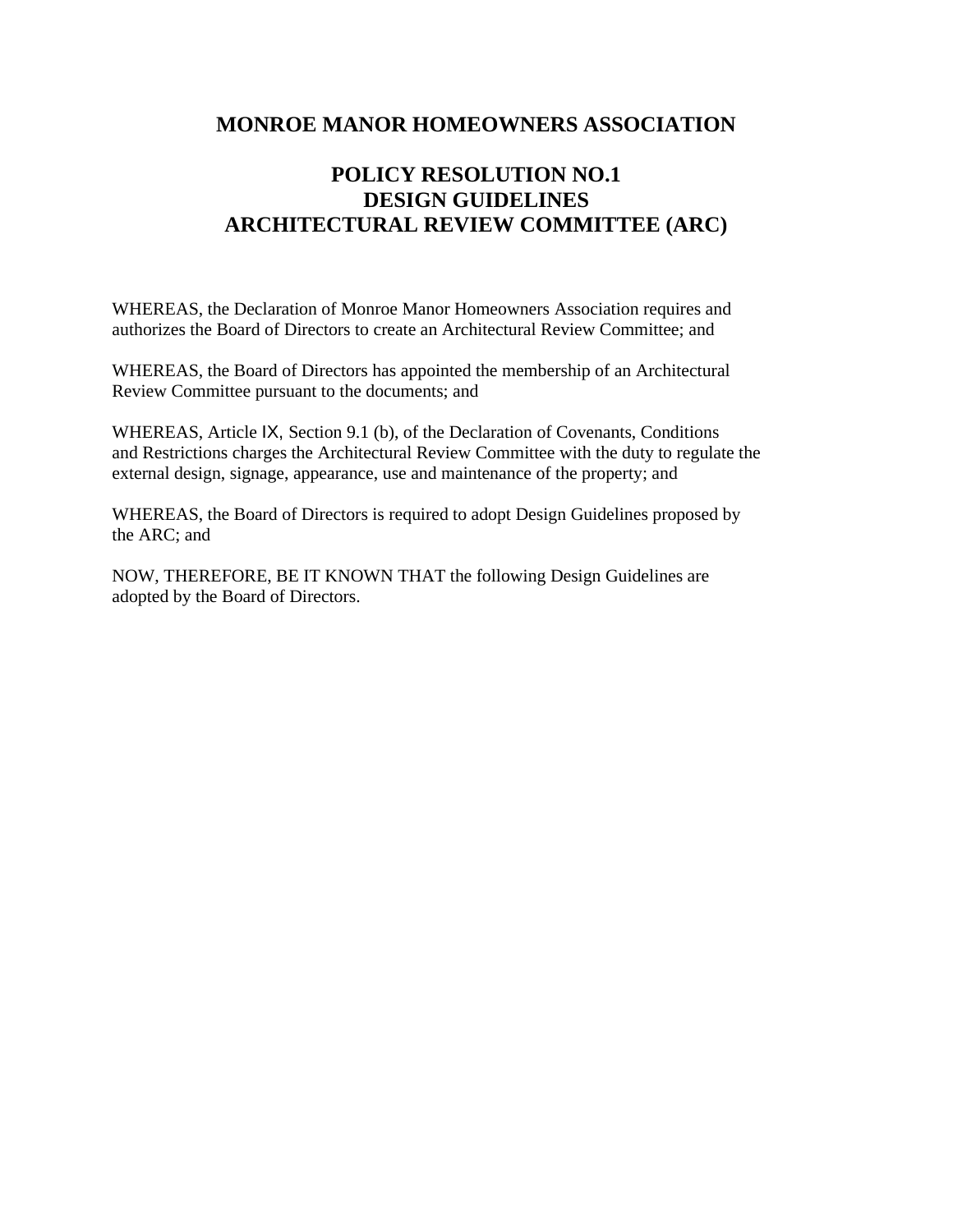## I. PROCEDURE

## A. Background Information

**(1)** These procedures and guidelines are provided as a supplement to the Covenants which each Homeowner received at or prior to settlement. The intent of these guidelines is to facilitate the Homeowner in obtaining approval for any alterations and/or additions which he or she may contemplate for his or her property.

**(2)** To conform to the Covenants, each proposed alteration or addition must be specifically approved by the Architectural Review Committee even though the improvement conforms to the guidelines that follow.

**(3)** The Architectural Review Committee will review proposals that do not comply with the following guidelines on a case by case basis. However, it is asked that homeowners modify their properties within these guidelines whenever possible.

**(4)** The Architectural Review Committee will consider only written requests as herein outlined. Oral requests will not be considered.

**(5)** Approval is required prior to commencing construction, so please allow enough lead time when filing your application. The ARC has 45 days to process a complete application, however, typically responds in less time.

**(6)** Approval by the County or the Developer does not constitute approval by the Architectural Review Committee. However, applications with building permits attached typically support the request and help expedite the approval process.

**(7)** All approvals must be in writing.

## B. Application Procedures

**(1) All applications must include signatures of all homeowners affected by the proposed modification. There should be a minimum of two (2) signatures from adjacent Lot owners, or, if the subject Lot is adjacent to vacant Lots, signatures from those Lot owners affected by the proposed change.**

**ALL APPLICATIONS FOR EXTERIOR MODIFICATIONS MUST INCLUDE A HOUSE LOCATION SURVEY SHOWING EXACT LOCATION(S) OF THE PROPOSED MODIFICATION. House location surveys should be included in the settlement package each owner received at the time of settlement.**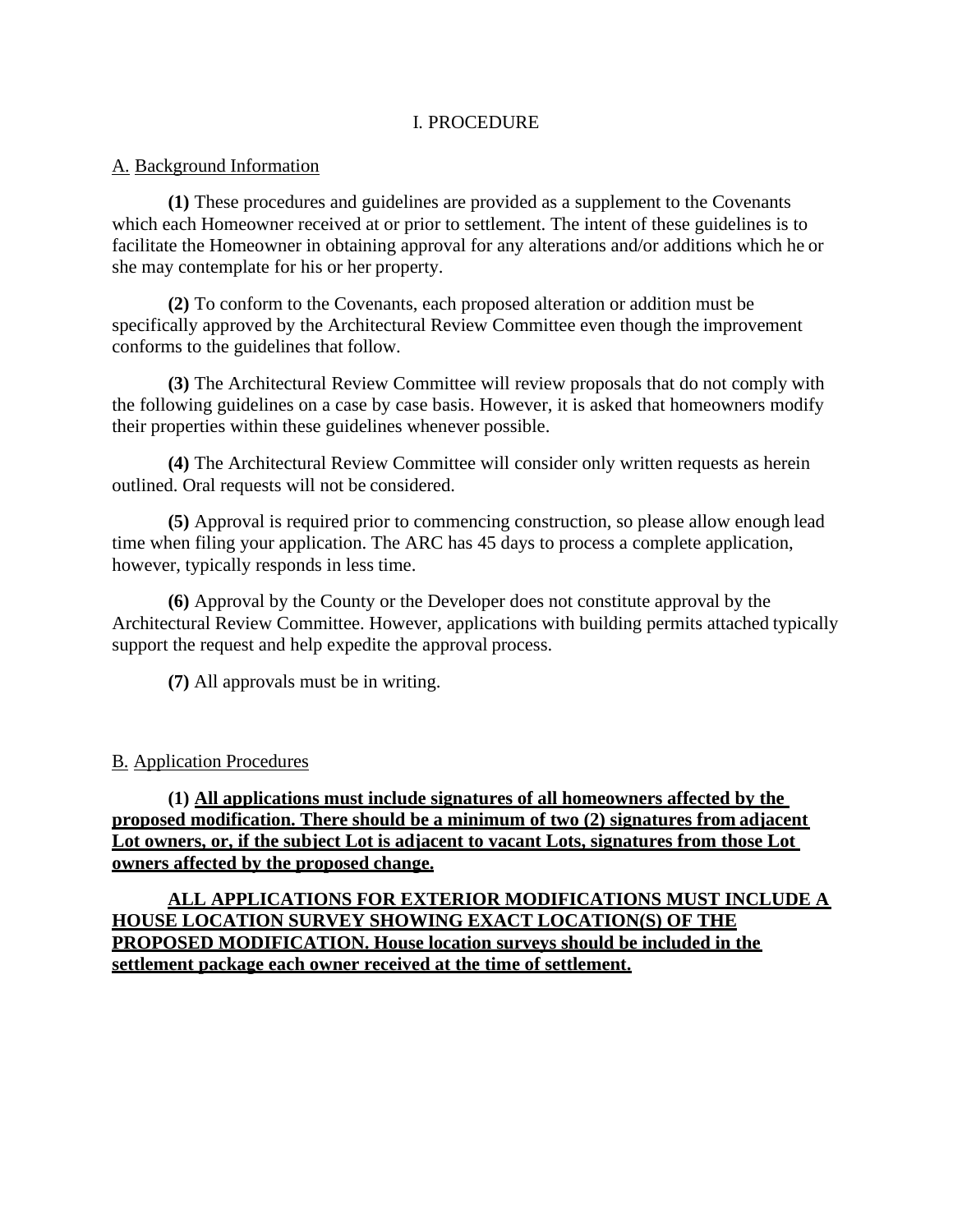Application forms are attached to these guidelines and may also be obtained from Monroe Manor Homeowners Association by submitting a request to:

> Monroe Manor Homeowners Association c/o TWC Association Management 397 Herndon Parkway, Suite 100 Herndon, VA 20170 Main Number: 703-437-5800 Fax Number: 703-471-6578

**(2)** The completed application must be signed by the Homeowner and returned to the attention of the Architectural Review Committee at the above address. Please note signatures from adjoining "neighbors. noting awareness of the intended modification, are required as part of this application.

**(3)** The Architectural Review Committee will act upon the application as quickly as possible and notify the Homeowner of its disposition no later than forty five (45) days after receipt. The Architectural Review Committee usually acts within a shorter time frame.

**(4)** If a proposal is rejected, or accepted but modified by the Architectural Review Committee, the applicant is free to request that the Architectural Review Committee reconsider its position and is encouraged to present additional information which might help clarify the request or demonstrate its acceptability as originally submitted.

#### C Architectural Review Committee Review Criteria

**The Architectural Review Committee evaluates all submissions on the individual merits of the application. Besides evaluation of a particular design proposal, this includes consideration of the characteristics of the house model and individual site and effect upon neighboring dwellings or occupants, since what may be an acceptable exterior design in one instance may not be for another.**

Design decisions made by the Architectural Review Committee in reviewing applications are not based on any individual's personal opinion or taste. Judgments of acceptable design are based on the following criteria which represents, in more specific terms, the general standards of the Covenants.

(1) Validity of Concept. The basic idea must be sound and appropriate to its surroundings.

(2) Design Compatibility.· The proposed improvements must be compatible with the architectural characteristics of the applicant's house, neighboring homes and the neighborhood setting. Compatibility is defined as similarity in the architectural style, quality of workmanship, similar use of materials, color and construction details.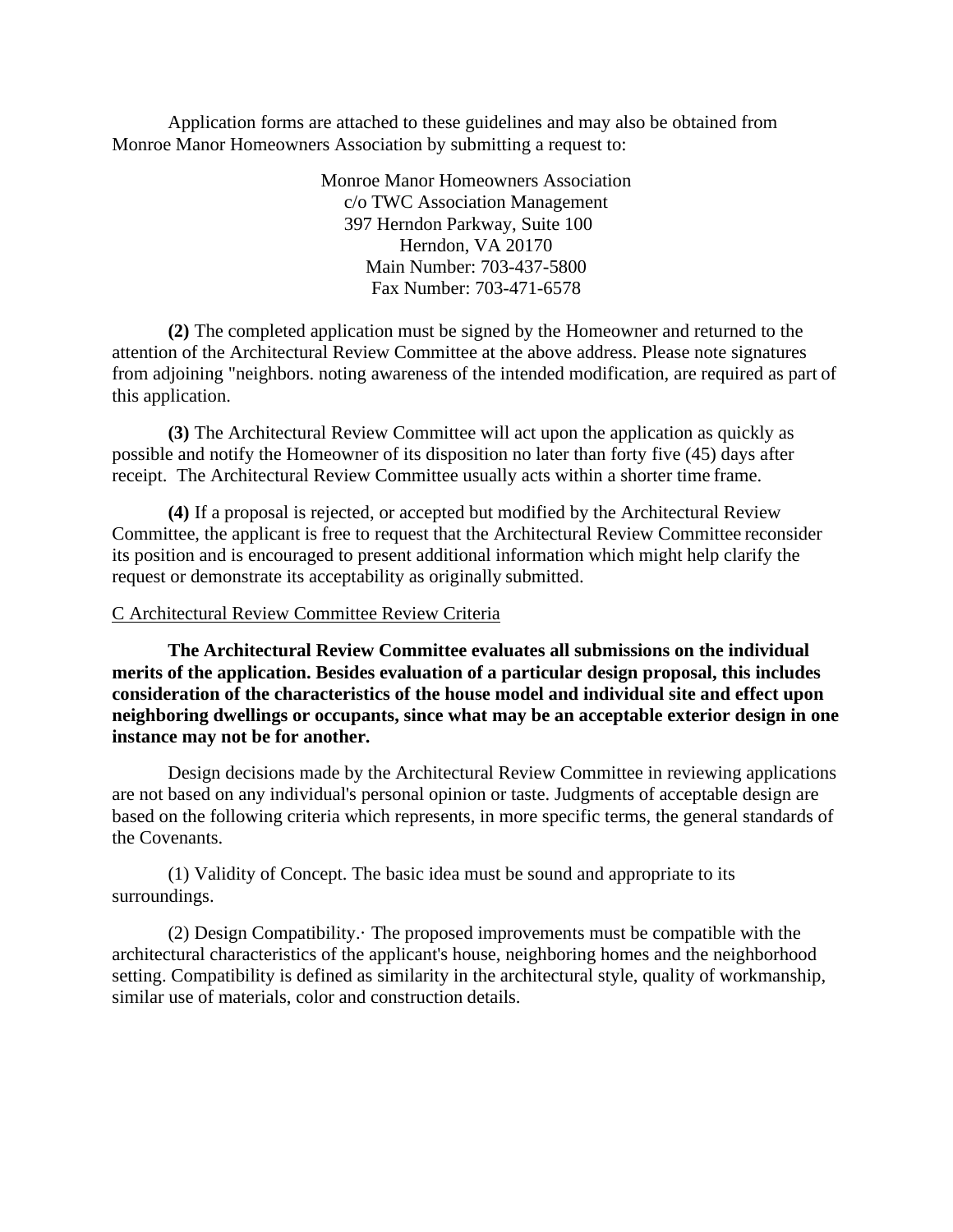#### D. Enforcement Procedures

The Covenants (Article 12, Section 12.1) require all Owners to comply with all of the terms of the Association Documents and Rules and Regulations, as amended from time to time by the Board of Directors.

- (1) The sources for reporting violations will be as follows:
	- a. concerned residents (via Management or the Monroe Manor Homeowners Association).
	- b. members of the Board of Directors; and
	- c. Architectural Review Committee observations during the normal course of ARC business.

(2) Violations consist of:

- a. modifications completed or commenced without Architectural Review Committee approval, and
- b. modifications completed in a manner not consistent with approved plans.

(3) All violations will be confirmed by a site visit by the Architectural Review Committee.

(4) The owner will be contacted in writing as soon as possible concerning the violation. In those cases involving violations which are subject to increase or enhancement with the passage of time, a hearing notice will be sent immediately by certified mail and procedure six below will apply next.

(5) After a ten (10) calendar day period with no response from the owner, a notice will be sent by certified mail informing the resident of the time and place of a hearing by the Board of Directors in accordance with the Virginia Property Owners' Association Act (VPOA), Code of Virginia, Chapter 26, Section 55-513 (B).

(6) If the case is not resolved during the hearing it may be turned over to the Board of Directors with a recommendation for legal action.

#### E. Meetings

(1) The Architectural Review Committee shall meet once a month or as needed at a time and place designated by the Architectural Review Committee. A meeting may be suspended if there is no business to address.

(2) Special meetings of the Architectural Review Committee may be called by any two (2) members after not less than three (3) days' notice to each member. A majority of the members shall constitute a quorum at any meeting.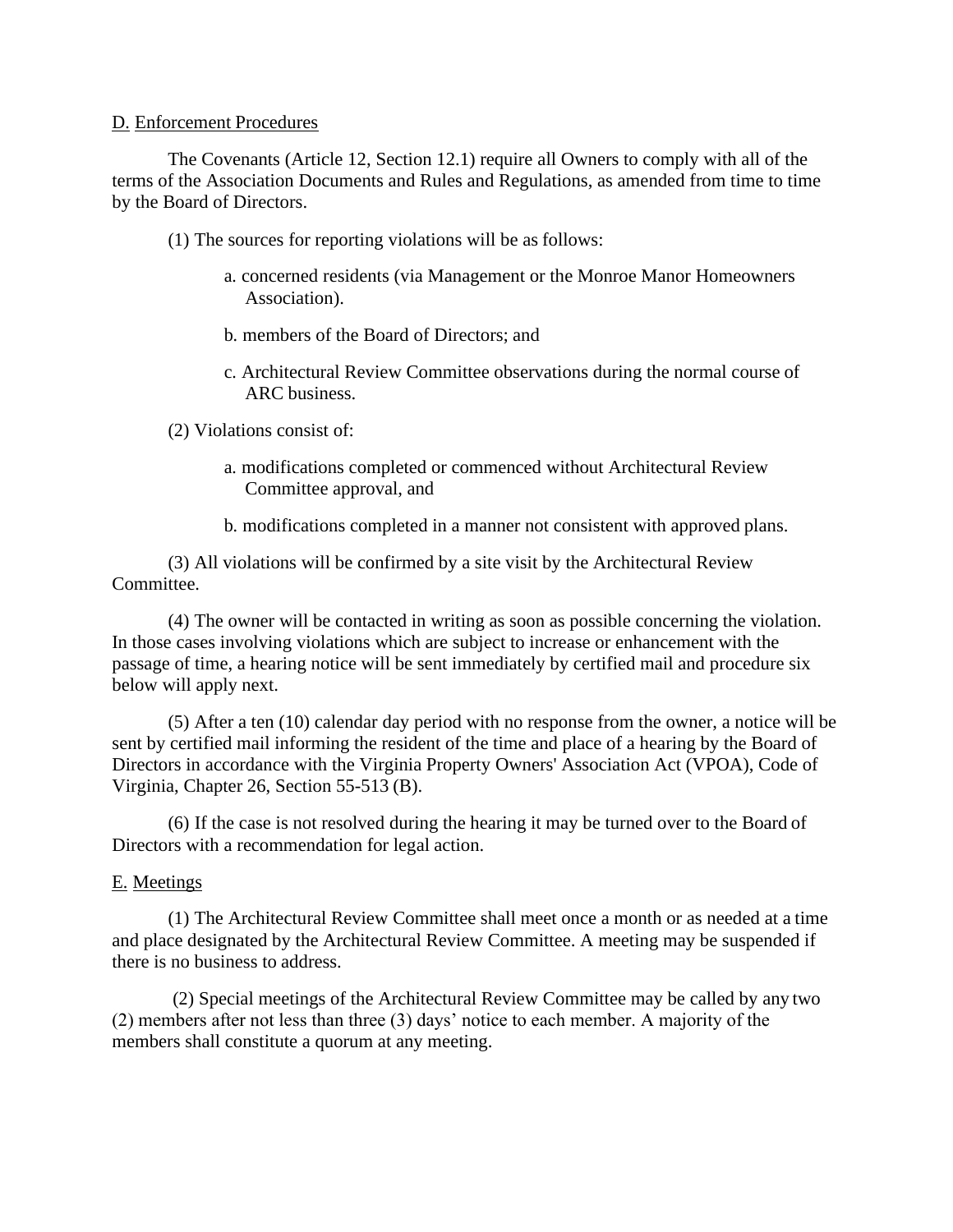### II. MAINTENANCE STANDARDS

Property ownership includes the responsibility for maintenance of all structure and grounds which are part of the property. This includes, but is not limited to items such as grass, removal of trash, and structural maintenance. Maintenance affects the visual character and economic values of the property and neighborhood, and in some cases, safety.

## A. Exterior Appearance

Residents are responsible for maintaining the exterior appearance of their house and landscape and other improvements on their Lots in good order and repair.

While it is difficult to provide precise criteria for what the Association deems as unacceptable conditions, the following cases represent some of the conditions which would be considered a violation:

- 1) Peeling paint.
- 2) Damaged or dented mailboxes.
- 3) Fences with either leaning, broken, deteriorating or missing parts.
- 4) Recreation equipment, playhouses, or dog houses with broken doors or in need of painting or other repairs.
- 5) Decks with missing or broken railings or parts.
- 6) Unkempt lawn and landscaping in need of mowing and pruning, or diseased, dying or dead plants.
- 7) Missing shutters, shingles, windowpanes or storm window parts, house numbers, bricks, siding, etc.
- 8) Storage of play items, yard equipment and other clutter in front or rear yards.

Most residents, undoubtedly, would not allow any of the above conditions to exist, as they seek to preserve and protect their investment in their homes and to limit their personal liability by keeping all improvements on their Lots in good condition. The Association expects that all residents will undertake necessary maintenance to prevent any of the cited conditions from occurring in Monroe Manor.

#### B. Landscape Maintenance

Mow lawns, prune, control weeds, pests and diseases, apply supplemental water, replace mulch and other necessary maintenance measures to sustain the landscape in a neat, orderly, vigorous and healthy condition.

Turf areas need to be mowed at regular intervals, maintaining a maximum height of six (6) inches and a minimum height of two (2) inches. Changes to this requirement may be made according to specified plans.

No live trees with a diameter in excess of two (2) inches or no live vegetation on slopes greater than twenty percent gradient or marked "no cut" areas on approved site plans or located in recorded drainage easements may be cut without prior approval of the Architectural Review Committee unless necessary to construct improvements bases on plans previously approved by the Architectural Review Committee. The Association may set rules for cutting of trees to allow for selective clearing or cutting.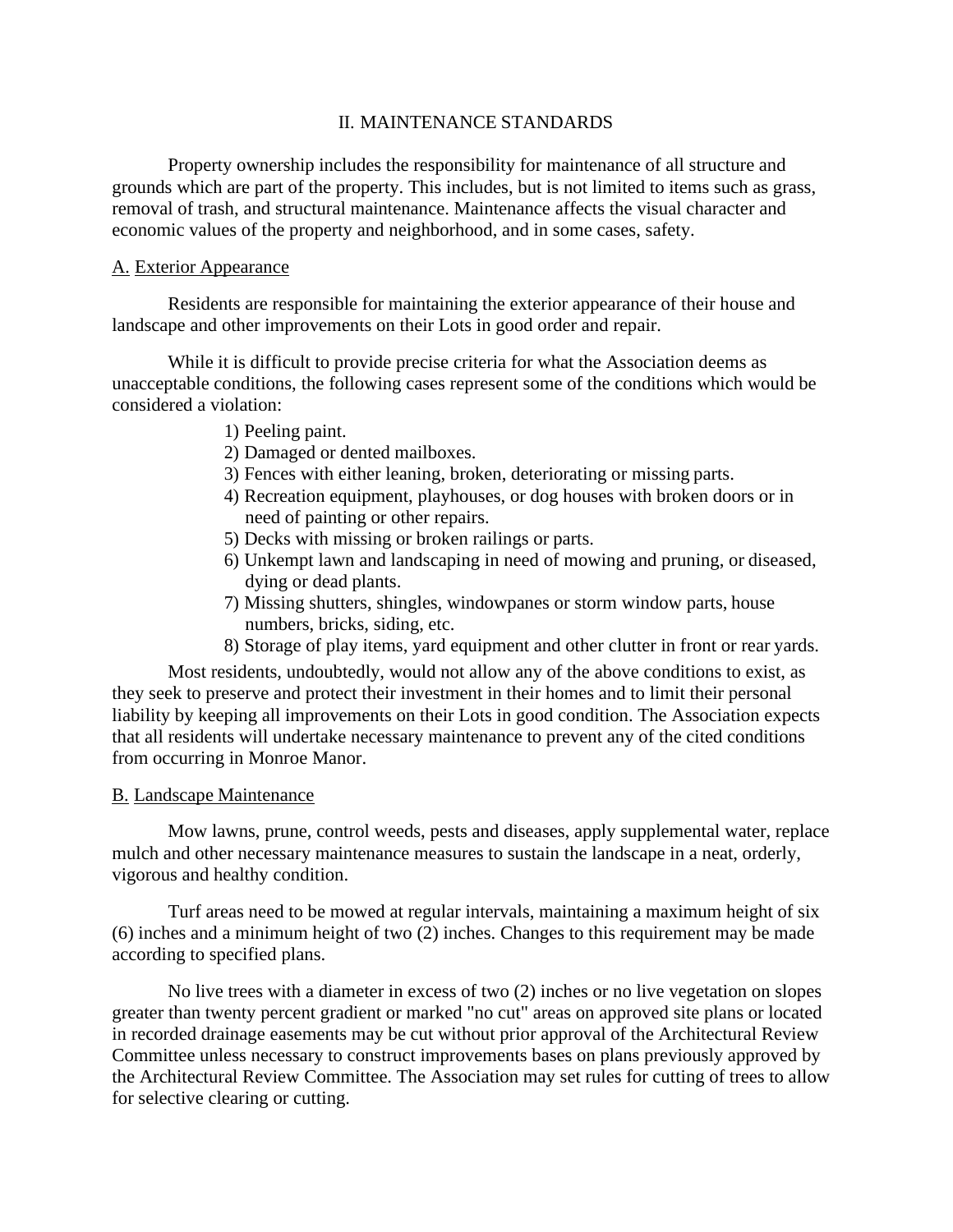### III. SPECIFIC PROJECT REQUIREMENTS

### A. General

(1) Only the exterior materials existing on the primary structure, or materials compatible with the architectural design and character of the neighborhood, will be approved.

(2) Request for approval to change exterior color should relate to the colors of houses in the community. Exterior colors are to remain as close as possible to original colors. Contact your ARC for a list of original builder colors.

#### B. Antennas

No outside antenna, satellite dish, or amateur radio equipment or similar equipment shall be maintained on any Lot whether temporary or permanent.

#### C. Attic Ventilators

Attic ventilators or other mechanical apparatus requiring penetration of the roof should be as small in size as functionally possible and should be painted to match the roof They should be located generally on the least visible side of the roof and not extend above the ridge line.

#### D. Clothes Drying Equipment

No clothesline or other clothes drying apparatus shall be permitted on any Lot.

#### E. Decks, Patios, and Screened Porches

(1) When designing and siting decks and or patios, careful attention should be paid to the impact on the external architectural image, as well as the compatibility between the detailing of the deck and or patio and the style of the house. Decks and patios may affect the privacy of adjacent properties.

**(2)** Decks and Patios must be approved by the Architectural Review Committee. Decks will not be allowed to extend beyond the side plane of the home. Roof or screens which would form a complete or partial enclosure must be compatible in design and scale to the existing structure and must be approved by the ARC. **Applications for deck and patio modifications MUST include a house location survey showing exact placement of the deck and setbacks from the rear and side Lot lines.**

(3) Lumber used for decks and fences must be decay resistant and good quality, exterior grade wood. Metal decks are not permitted. Any staining or alteration of the natural color of the wood will generally not be approved with the exception that deck railings and pickets may be stained/painted light colors only. These colors must be compatible with the existing colors of the home. Any painting or staining MUST be approved by the ARC.

(4) Horizontal railings will generally not be approved. Vertical picket railings are preferred.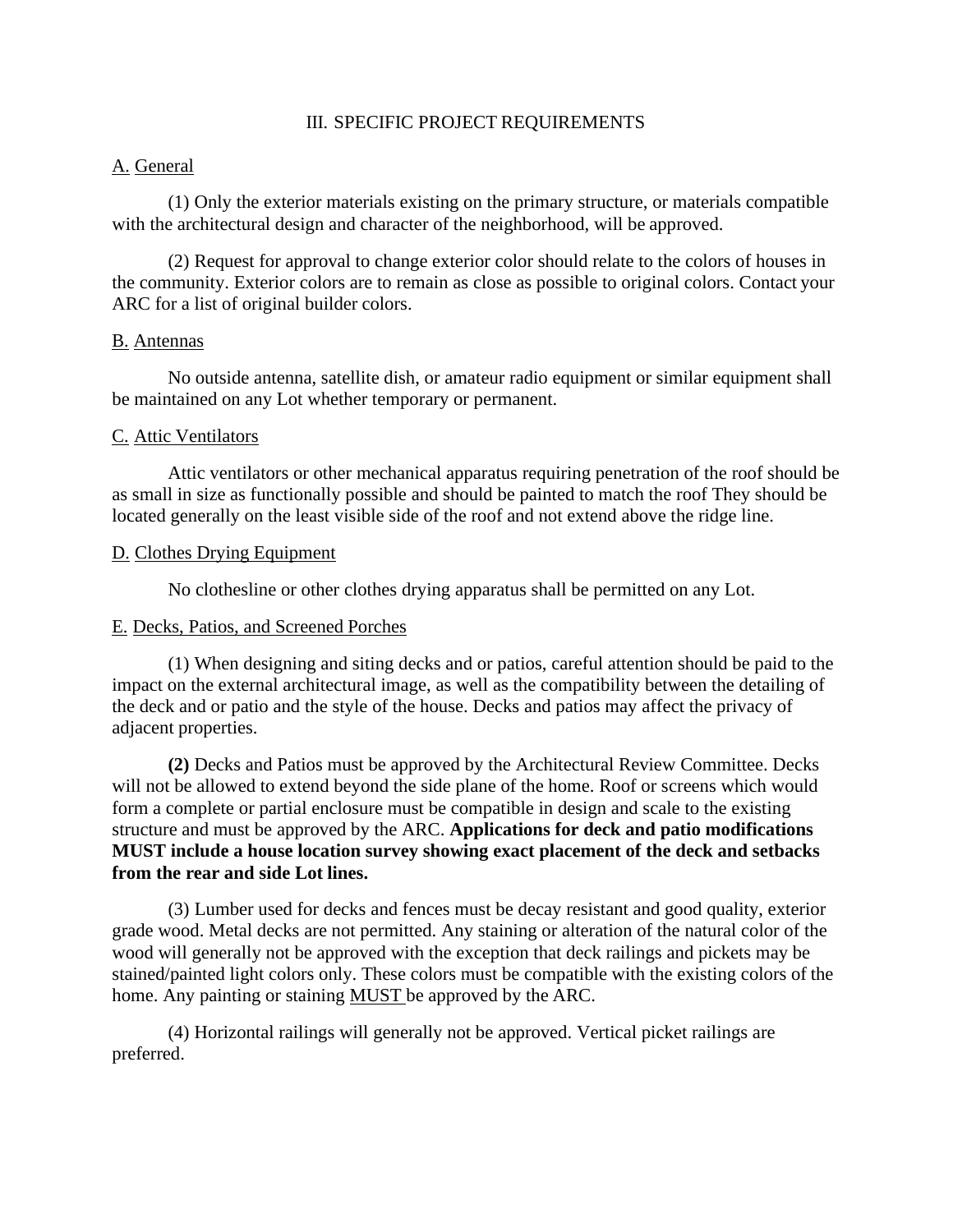(5) Planting should be provided at post foundations and on low decks in order to screen structural elements and soften the visual impact of the deck. The ARC may require additional landscaping if the deck is visible from the street.

#### F. Driveways/Walks

Driveways shall be adequate length or width to park two (2) cars without intruding into the right-of-way. Modifications to the builder installed driveway, whether in material or in size and or dimensions, must be approved by the ARC. Entrance drive aprons shall be concrete and constructed in accordance with County standards.

Primary walks to the front door shall be concrete or other hard surface specialty paving systems (i.e. brick, concrete pavers, or flagstone, etc.). Garden walks may utilize other materials, however, must be specifically approved by the ARC.

#### G. Exterior Decorative Objects

Natural and man-made exterior decorative objects placed in front yards, side yards, or where visible from the street will not be approved.

Approval of such items in other areas (i.e., back yards) will be at the sole discretion of the ARC. Their use should be limited, located in the rear yard or where visibility is limited from neighboring homes and public or private streets, and in keeping with the overall character of the neighborhood.

Exterior decorative objects include, but are not limited to, such representative items as bird baths, wagon wheels, sculptures, fountains, flamingos, furniture, rocks, animals, large and or small stone(s) of any color, ponds, stumps, driftwood piles, free standing poles of all types, and items attached to approved structures, and the like.

#### H. Front Porch Benches

Front porch benches will be approved on a case by case basis and must remain on the front porch of the home, not extending into the yard.

#### I. Exterior Painting

Repainting or staining to match original colors need not be submitted to the ARC for approval. Color changes apply not only to the house siding, but also to the doors, shutters, trim, roofing, and other appurtenant structures. Change of exterior color should relate to the colors of the houses in the immediate area and MUST be approved by the ARC.

#### L. Fences and Shrubbery

(1) Where the goal is to define property boundaries, an "open" fence is appropriate. Boundary fences should show the property bounds as accurately as possible. The degree of "openness" of fences depends on its use. Remember that solid fences, which may be desirable for achieving privacy, may also provide unwanted shadows, loss of ventilation and views.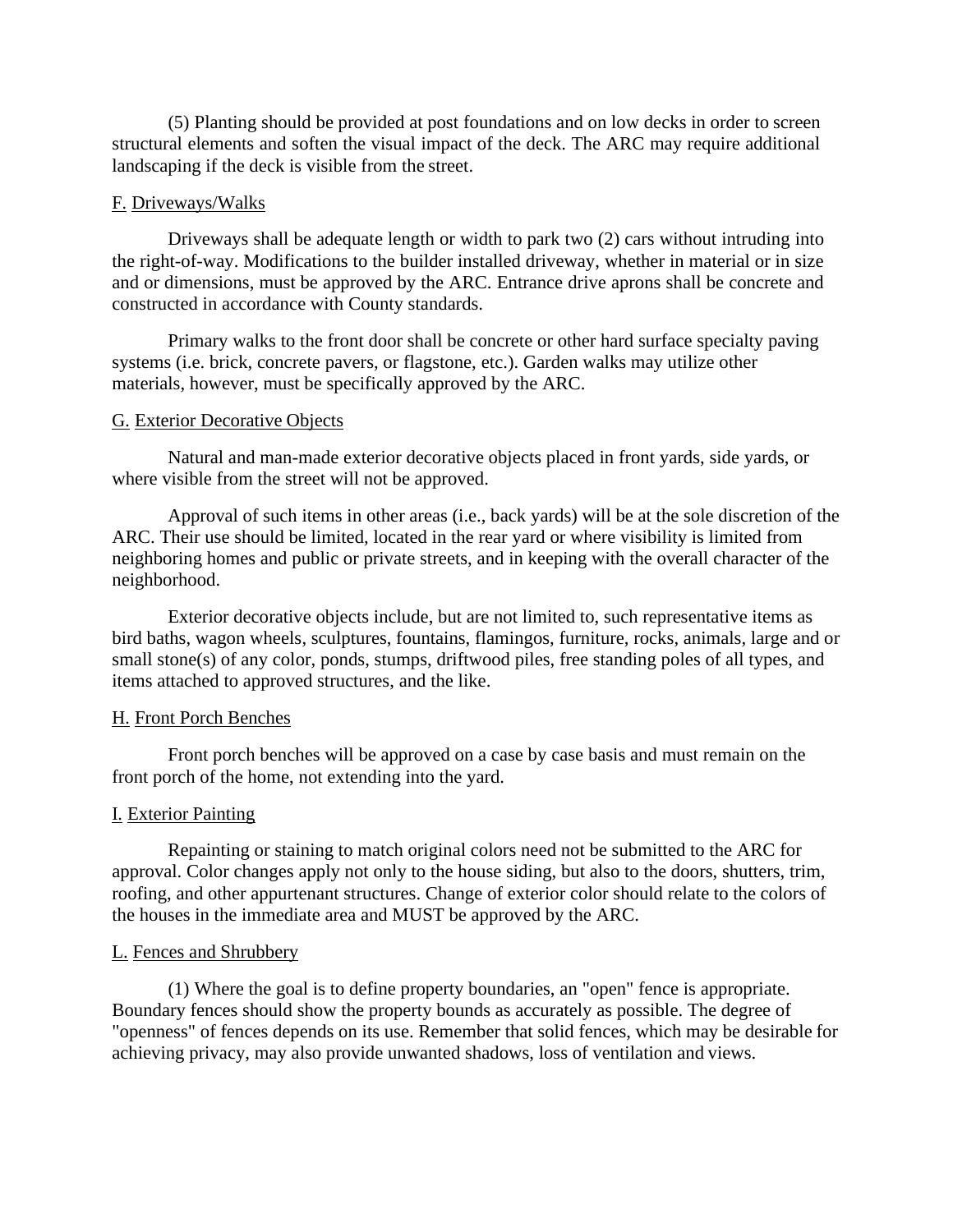(2) No fencing shall be permitted in the front yard of any Lot. Generally, all side yard fencing must terminate within five (5) feet of the rear wall of the home. However, where certain conditions warrant, (including, but not limited to side exits, stairwells, areaways and grading conditions) fencing may extend up to two thirds (2/3) the distance from the rear plane of the house, forward. In addition, consideration will be given to adjoining property fence alignments where the appearance, consistency, and symmetry warrant the adjoining Lot owner's fence also extend up to two thirds (2/3) the distance from the rear plane of the house, forward. In these instances, solid fencing will be prohibited. **ALL** fence styles are subject to approval at the discretion of the ARC.

(3) The location offences on pipe stem Lots, Lots which adjoin pipe stem driveways, Lots adjoining extended driveways, and comer Lots, require special consideration regarding fence location. The ARC reserves the right to carefully consider each individual application because of the proximity of each Lot to the other, and the effect each modification can have on adjoining Lots. Fences must be located outside the ingress egress easement or, at a minimum, five (5') feet from the edge of pavement. Each application will be closely reviewed to ensure that any negative effects on the adjoining property owners are minimized.

(4) The construction of a fence may not be permitted where the siting of a home vis-à-vis one or more adjoining homes would result in the construction of a rear or side yard fence for the applicants Lot which would extend forward of the front plane of the home(s) for the adjoining Lot(s). Only open style fence's will be approved for fencing along property lines. In such cases, the ARC will require the specific written approval of any adjoining Lot owner(s) who would be affected.

(5) Fences on corner Lots shall be no closer to the street than the required building setback.

(6) Landscaping may be required by the ARC in order to soften the visual impact of fencing.

(7) No wrought iron, chain link, mesh, barbed wire, stockade, basket weave, alternating finished/unfinished, or horizontal board fences will be allowed .. Homeowners building fences to protect small children and pets are encouraged to select a fence style compatible with that purpose.

(8) Fences shall be wood only, and of good quality, treated or exterior grade lumber. Fences will be left unpainted to weather naturally. **Under no circumstances can fences be higher than six (6')**.

(9) Fencing which is finished on one side only must be constructed with the finished side facing out. All fence pickets must be installed on the outside of the posts.

(10) Removal or modification of fencing can only be done with approval of the Architectural Review Committee.

(11) Any wall above grade, retaining, decorative, or otherwise, must have Architectural Review Committee approval.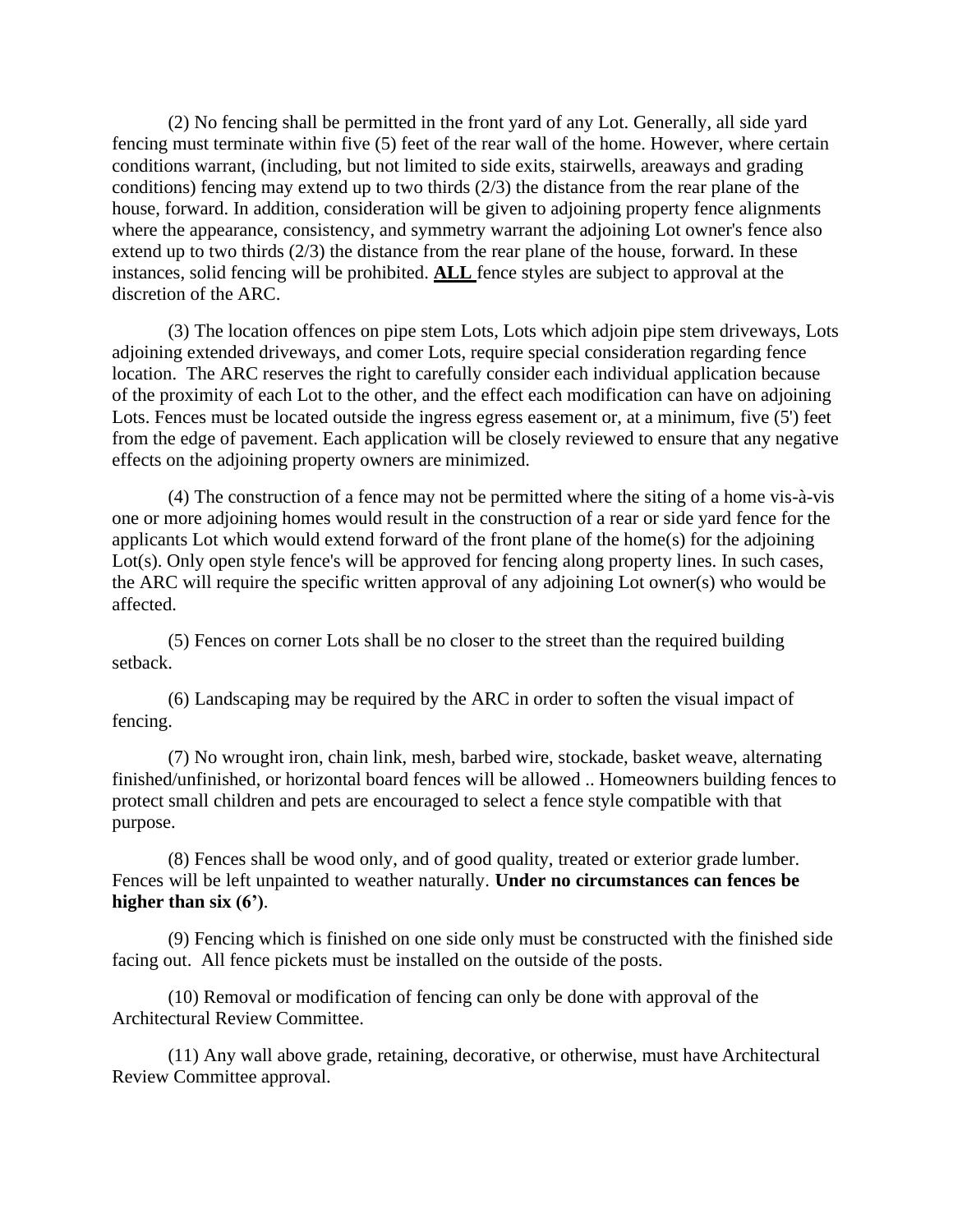(12) All plantings not planted at ground level within two (2) feet of the home, deck, or shed must have approval of the Architectural Review Committee. All garden enclosures greater than six (6) inches high must have Architectural Review Committee approval.

#### K. Fireplace Chimneys, and Flues

(1) All external chimneys and/or flues not installed by the builder prior to settlement, must have ARC approval.

(2) External chimneys and/or flues must be enclosed in brick or materials compatible in design, location, and color matching the exterior of the home and cannot be located in the front of the house.

## L. Firewood

Locate neatly stacked firewood in rear yards only. Do not utilize firewood stacks for storage of debris or other material. Location should be in such a manner as to minimize visual impact. In certain cases, screening may be required. If the above criteria are met, ARC approval is not required.

## **Firewood shall not be stored on common areas.**

## M. Grills

All outdoor cooking equipment must meet County code and should be stored in backyards and at least ten (10) feet from any property line.

## N. Gutters and Downspout

Gutters and downspout should match the color of adjacent materials to minimize their visual impact. Downspout should be located and directed such that adjacent property is not adversely impacted by storm water run-off.

## O. House Numbers

House numbers are required and should be legible but of a size and material which is appropriate for the style and size of the house. Oversized numbers are not allowed. Locate house numbers such that they will be illuminated by front entry lights. All modifications relating to house numbers must be approved by the ARC.

#### P. Insect Control Devices

No insect control device shall be installed or operated in such a way as to cause discomfort to the neighbors and rimy only be operated during those times when the immediate area protected by the device is occupied by the Owner and guests. Insect control devices shall be turned off by 10:00 PM on weeknights and 11:00 PM on weekends.

## Q. Lighting

Exterior lighting shall not be directed outside the boundaries of a Lot or in such a manner as to create an annoyance to the neighbors or motorists. Lighting fixtures should be compatible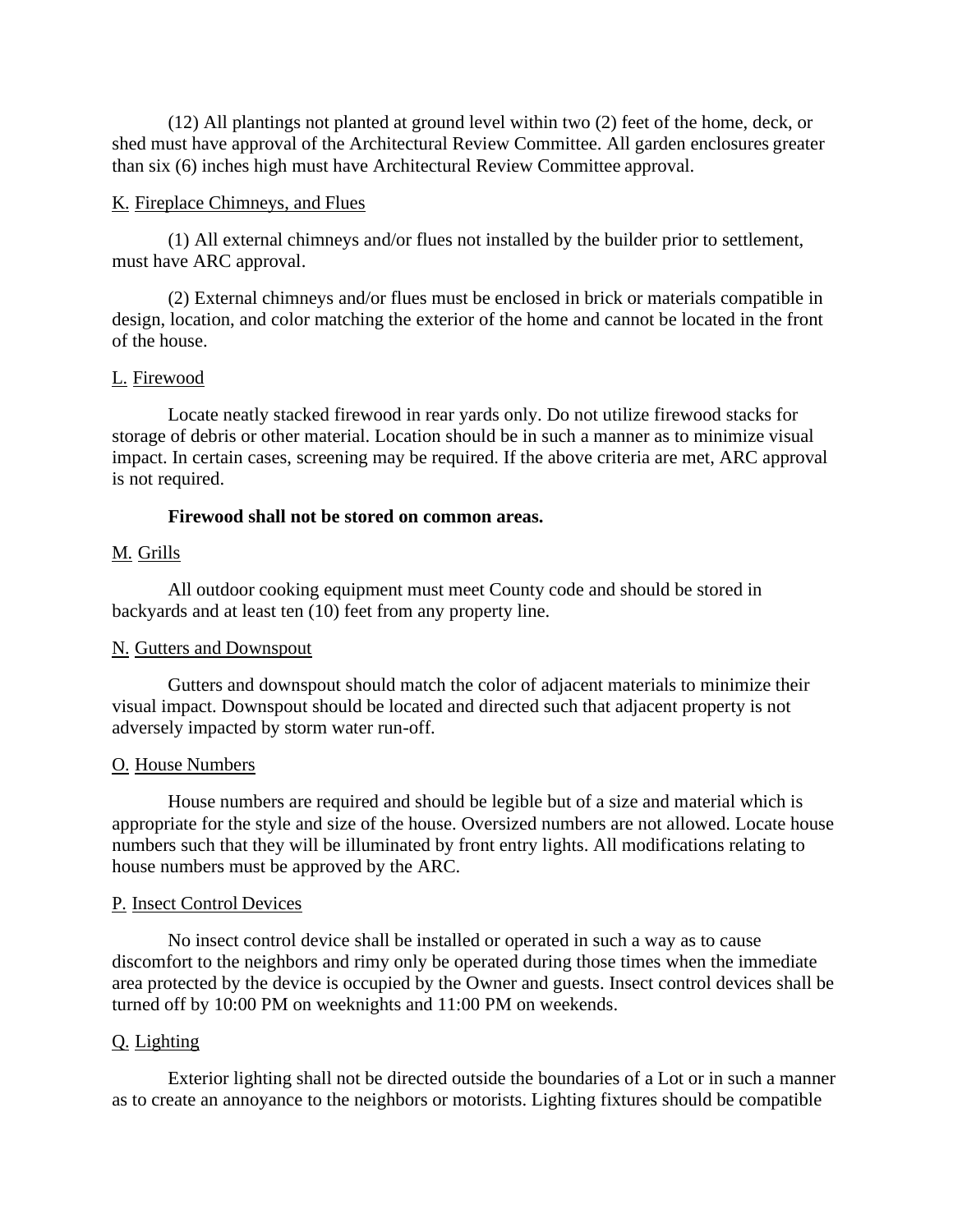in style and size with the architecture of the house. Entry lighting should illuminate the house number. Pole height for all free standing lighting is limited to eight (8') feet from ground at base of post.

#### R. Mailboxes

Only mailboxes and posts meeting Design Guidelines or approved by the Architectural Review Committee are permitted. Mailbox posts shall be a 4 x 4 wood post (square, approximately 3.5 inches on each side). Posts may be top mount (the post comes up to the center of the mailbox and the mailbox sits on top of the post) or cross mount (the post comes up behind the mailbox and the mailbox sits on a cross post protruding forward from the post). Posts shall be painted hunter green color.

Mailboxes shall be black in color and in the "traditional" shape as defined by US Postal Service Standard USPS-STD-7C (sometimes referred to as a rectangular dome). See Figure 1 below. Mailbox width shall be less than 7.5 inches and height shall be less than 9.0 inches. Mailboxes shall be maintained in good working order.



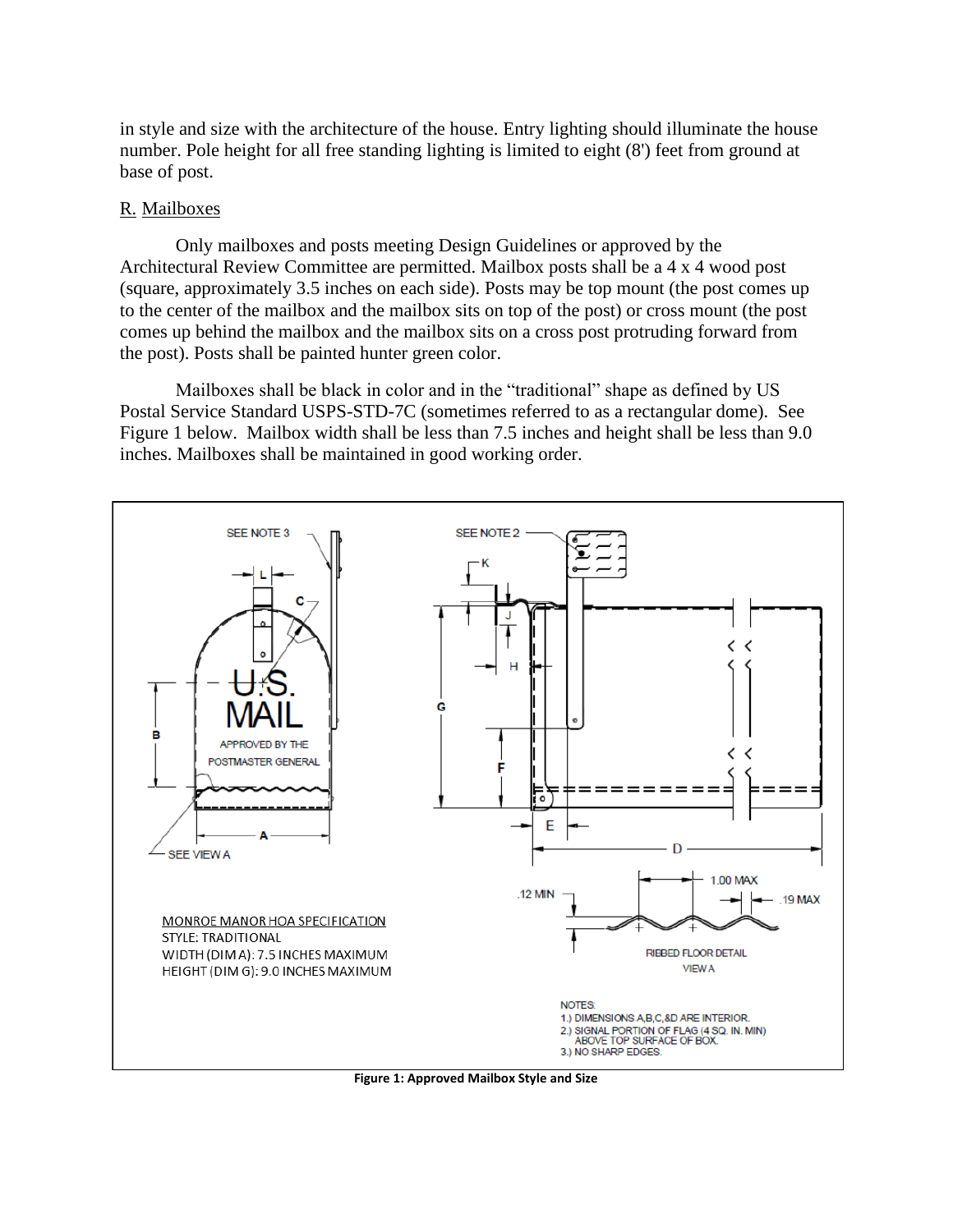## S. Recreation and Play Equipment

(1) Locate equipment in rear yards only. Consideration must be given to Lot size, equipment design and size, and the impact on views from neighboring properties.

(2) Permanent basketball backboards and poles are prohibited. Temporary basketball goals must be removed from sight when not in use. Temporary basketball goals should not remain in sight for any 24 hour period.

(3) Equipment utilizing natural materials or colors is encouraged. Metal play equipment, exclusive of the wearing surfaces (slide poles, climbing rungs, etc.), will generally not be approved. All play equipment must be kept in the rear of the home and not be visible from the street.

### T. Retaining Walls

Retaining walls shall be brick, natural stone, or new wood timbers and located outside the drip line of existing trees. No exposed concrete on face of walls will be allowed. No creosote railroad ties either new or used, will be allowed.

#### U. Sheds and Doghouses

Locate sheds and doghouses in rear yards only. Sheds and doghouses should match the existing color scheme of the home or left natural. Sheds must be screened from sides visible by neighbors. All structures must be adequately maintained.

Consideration must be given to Lot size, shed design and size, and the impact on views from neighboring properties. Plastic sheds/structures of any type will generally not be approved. Sheds may be placed under decks if screened with lattice or sufficient landscaping. Lattice should remain natural in color,

No structure of a temporary character, and no trailer, tent, shack, barn, pen, kennel, run, stable or other temporary accessory building shall be erected, used or maintained on any Lot except in connection with construction activities or as approved by the Architectural Review Committee.

## V. Shutters

Shutters should be compatible with the style, materials and colors of the house and should be of proper size and proportions to match the window to which they relate.

#### W.Signs

1) No signs of any character shall be erected, posted, or displayed in a location that is visible from the Common Area; or any other Lot, that does not comply with Design Guidelines without the prior written approval of the ARC.

2) Real estate signs must meet County regulations with respect to size and content. Real estate signs may only be placed in the front yard of the available property. Signs may not be placed on common area.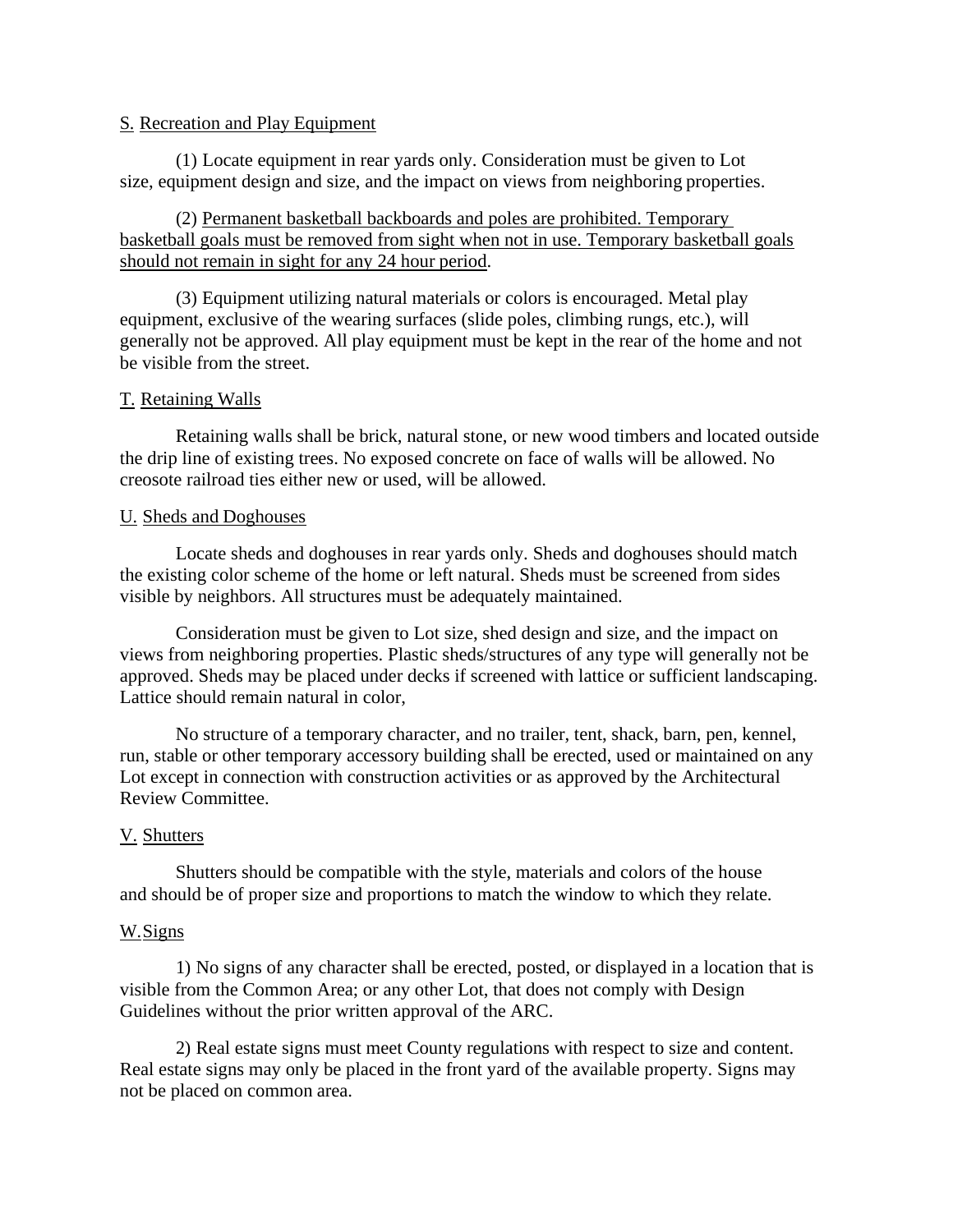## X. Storage of Boats, Trailers or Recreational Vehicles

Except in connection with construction activities, no commercial trucks or vans or trailers, campers, recreational vehicles, boats or other large vehicles, including grounds maintenance equipment, or ATVs, dune buggies, or trail bikes may be parked or used on any portion of the Common Area or any portion of a Lot visible from the Common Area or another Lot or on any public right-of-way within or adjacent to the Property, unless expressly permitted by the Board of Directors and only in such parking areas or for such time periods (if any) as may be designated for such purpose. Parking of all such vehicles and related equipment, other than on a temporary and nonrecurring basis, shall be in garages or in areas designated by the Board of Directors, if any. No junk or derelict vehicle or other vehicle on which current registration plates and current county and state inspection permits are not displayed shall be kept upon any portion of the Common Area or any portion of a Lot visible from the Common Area or another Lot or on any public right-of-way within or adjacent to the Property.

## Y. Storm and Screen Doors

(1) Storm or screen doors should have full view glass (no panels) with no ornamentation such as scallops, scrolls and imitation gate hinges. Storm or screen doors should be painted either the same color as the entry doors behind them, the trim, or siding. No metal grill work or decorative trim shall be allowed on either storm or screen doors.

(2) Storm/screen windows should have frames which match the color of the exterior window trim.

(3) Front door trellises will not be approved.

## Z. Sun Control Devices

Sun control devices including awnings and sunscreen film on windows shall not be allowed. Solar collectors will only be allowed if they cannot be seen from the public street or from adjacent homes.

## AA. Swimming Pools

No permanent above ground pools will be allowed. Pools must be located in rear yards only and the pool wall should be kept an adequate distance away from adjoining property.

Minimize removal or disturbance of existing trees to the greatest extent possible. Encroachment into save areas is discouraged.

Pool construction, fencing and gates shall be in accordance with applicable governing agency codes. Fences and gates should conform to that portion of these standards pertaining to fencing. However, applicable governing agency codes take precedence, especially with regard to safety.

Screen pool mechanical equipment from public view by architectural treatment, fence, or plantings. Although minimum requirements are unspecified, appropriate landscaping will enhance the pool environment, and lesson impact on neighboring property.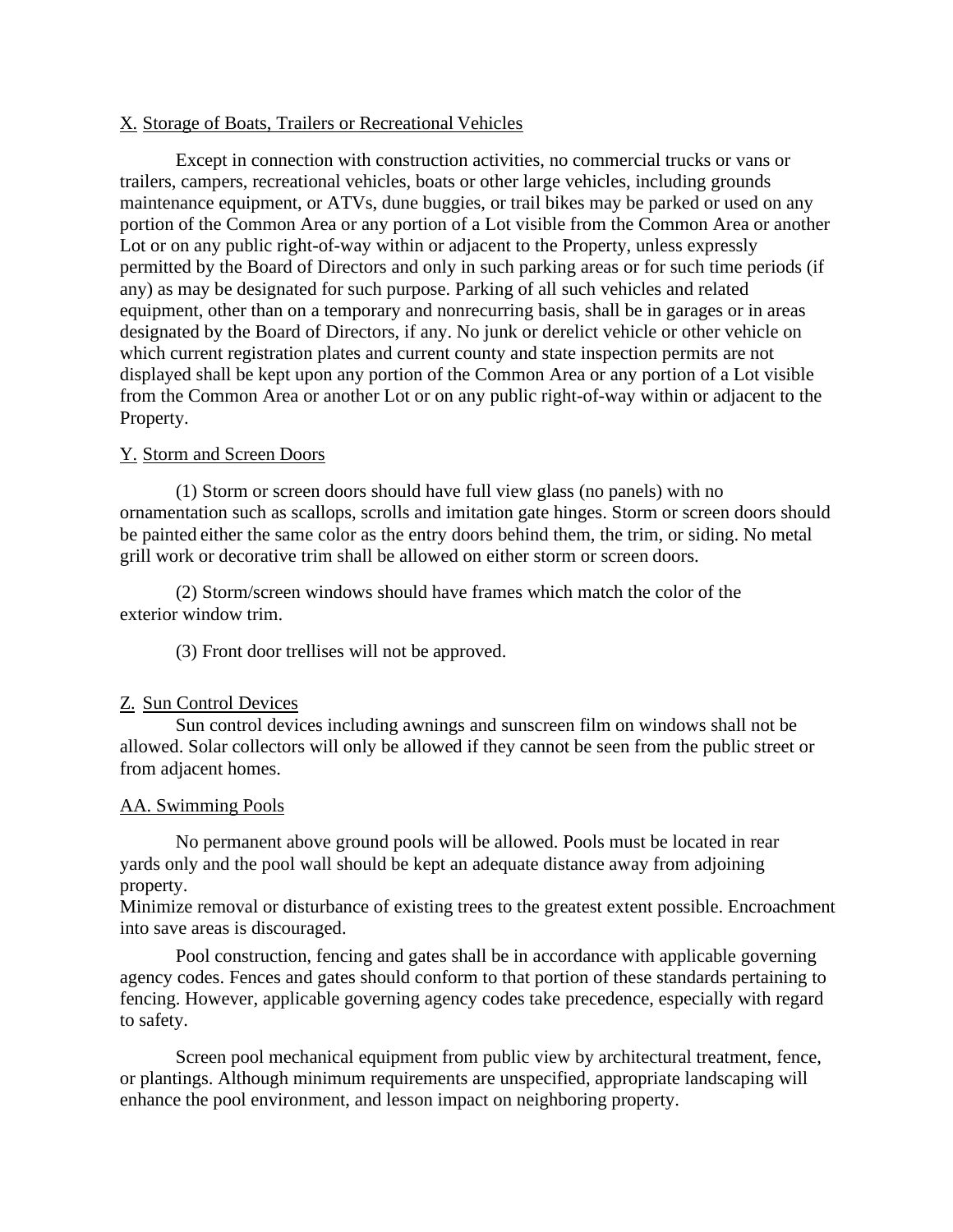## AB. Trash Cans and Recycling Bins

**(1) Trash cans and recycling bins must be stored out of sight at all times. Trash cans and recycling bins must be removed from the front curb following emptying and are never to be stored in front of the house or remain in public view on non-collection days.**

(2) Containers shall be placed for pickup at designated locations (typically curbside in front of the home) no earlier than after sunset on the night preceding scheduled collection days.

(3) Trash shall be placed for pickup in secure containers manufactured for trash storage purposes only. Paper products, products that are easily affected by time or weather, or products that are not resistant to access by animals and the like, are notsufficient.

### AC. Vegetable/Flower Gardens

An application must be submitted for vegetable/flower gardens in which any of the following conditions apply:

A) If any part of the garden is outside the area between the back of the house and fifteen feet (15') from the rear property line and eight feet (8') from the side property lines.

B) If the size of the garden exceeds 1/4 of the area described in (A) above.

C) If the garden is planted on a grade exceeding a ratio of one (1) foot vertical fall in twenty (20) feet horizontal.

D) If there is the possibility ,of damage ,to 'property bel0w it through the flow of water onto the lower property.

E) Owners should ensure that compost piles are located in the rear of the home and should be properly maintained. Compost piles should not affect neighboring Lots in any way (i.e. sight or smell).

## AD. Window Air Conditioners

Window air conditioners will not be approved. Compressors for central air conditioning units and heat pumps should be screened by architectural treatment or appropriate landscaping,

## AE. Home Additions

(1) All additions to homes must be approved by the Architectural Review Committee prior to the commencement of construction. In general, additions will not be allowed to extend

beyond the side plane of the existing home. Roofs, windows, siding, and other materials which would form the external enclosure of the addition must be compatible in design and scale to the existing structure, using materials of equivalent or better quality than the original building materials. Additions should be built upon a foundation similar to the existing home's foundation.

(2) Applications for home additions **MUST** include a house location survey showing exact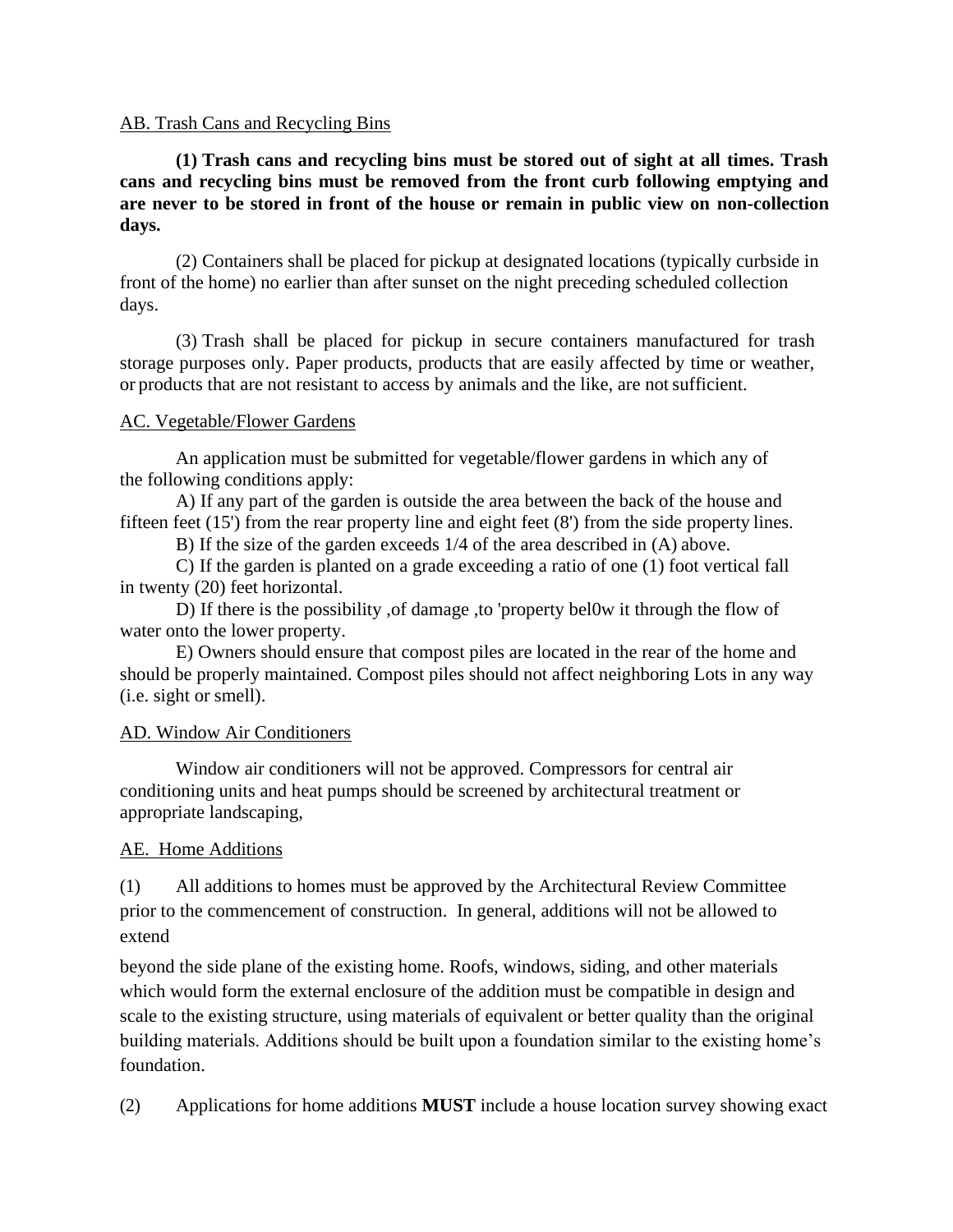placement of the addition and setbacks from the rear and side lot lines, as well as detailed construction plans including a complete list of the materials to be used and proposed construction schedule and plan. A landscaping plan should also be provided with the home addition plans. The ARC may require additional landscaping if the home addition is visible from the street and/or other properties. All proposed landscaping shall be similar in style to what already exists within the neighborhood. Home additions and the associated landscaping shall not alter the drainage to adversely affect community owned or other homeowner's properties.

(3) When designing and siting home additions, careful attention should be paid to the impact on the external architectural image as well as the compatibility between the detailing of the addition and the style of the house. Additions may affect the privacy and security of adjacent properties and will be evaluated not only on the design of the addition but also on the appropriateness of the design in relation to the property and the surrounding environs.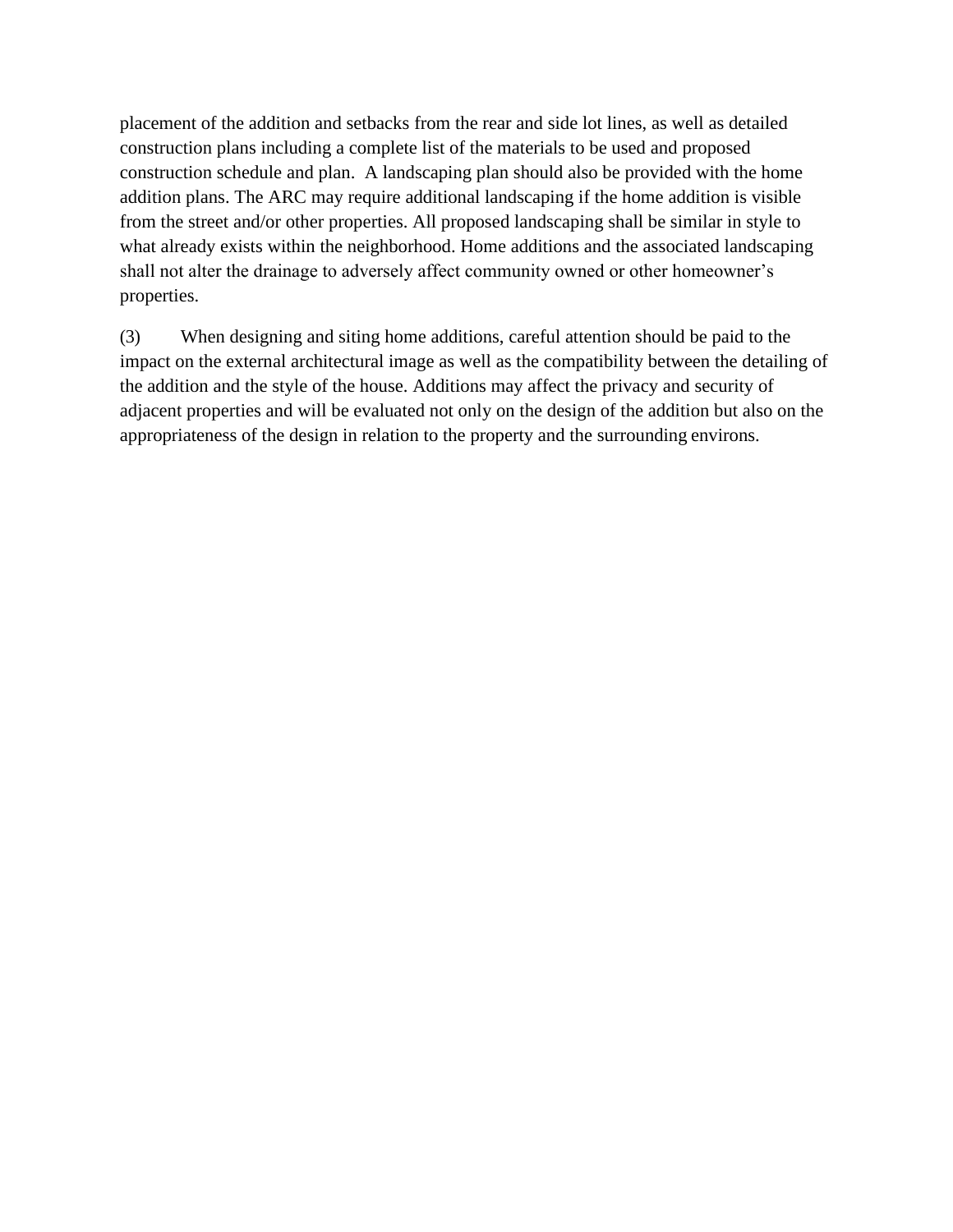## **NOTE**

It must be noted that the Architectural Review Committee is a committee designed to preserve the value of homes in Monroe Manor by reasonably regulating the external appearance of the homes in this community. If a homeowner modifies his property in a manner which detracts from the attractiveness or value of surrounding units, the neighbors are encouraged to write to the Architectural Review Committee for immediate review and possible action. In addition, if a modification is rejected by the Architectural Review Committee due to the impact on neighboring properties and the neighbors collectively approve the change, please write to the Architectural Review Committee expressing your approval. In a neighborhood as large as ours, communication is essential. These guidelines are subject to periodic review by the Architectural Review Committee and Board of Directors. Owners will be advised in writing of changes.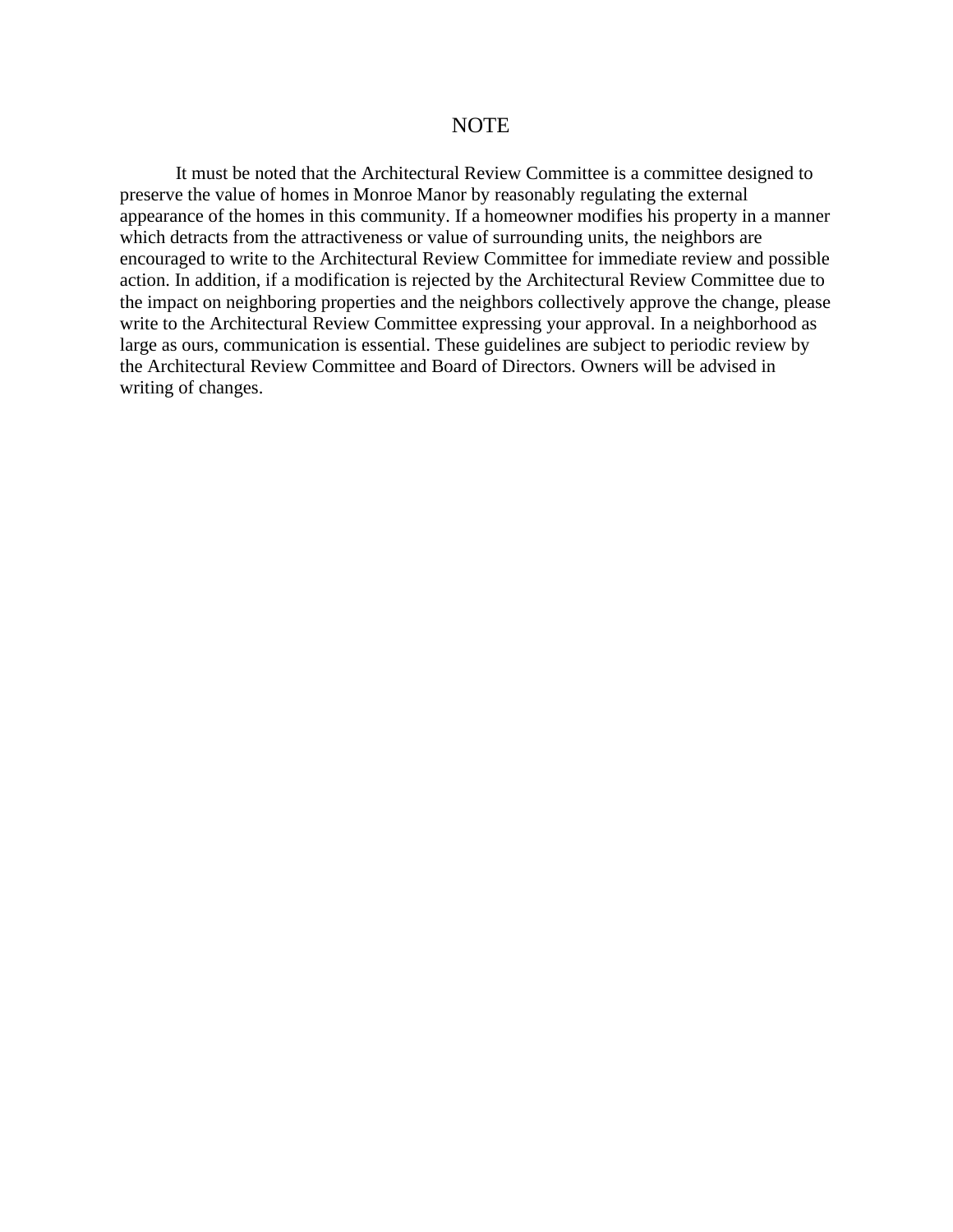#### MONROE MANOR ARCHITECTURAL REVIEW COMMITTEE DESIGN GUIDELINES

These procedures and guidelines were adopted by the Architectural Review Committee this  $\Diamond \mathcal{O} \stackrel{\leftrightarrow}{=}$ day of *Ylov*, 1995.

#### ARCHITECTURAL REVIEW COMMITTEE

By:  $\sqrt{\frac{m}{\pi}}$  1*M* Craces

WITNESS:

These procedures and guidelines proposed by the Architectural Review Committee are hereby approved and confirmed by the Board of Directors of Monroe Manor Homeowners Association this  $20^{-6}$  day of  $\sqrt{200}$ , 1995.

> **BOARD OF DIRECTORS** MONROE MANOR HOMEOWNERS ASSOCIATION

Jana 1911 Crauex  $Bv$ :

ATTEST:

I hereby certify that the foregoing Resolution was duly adopted at a regular meeting of the Board of Directors of the Monroe Manor Homeowners Association this  $\mathcal{D}^{\mathcal{D}}$  day of  $\angle$  lov, 1995.

Brandi Turman, Secretary/Treasurer Board of Directors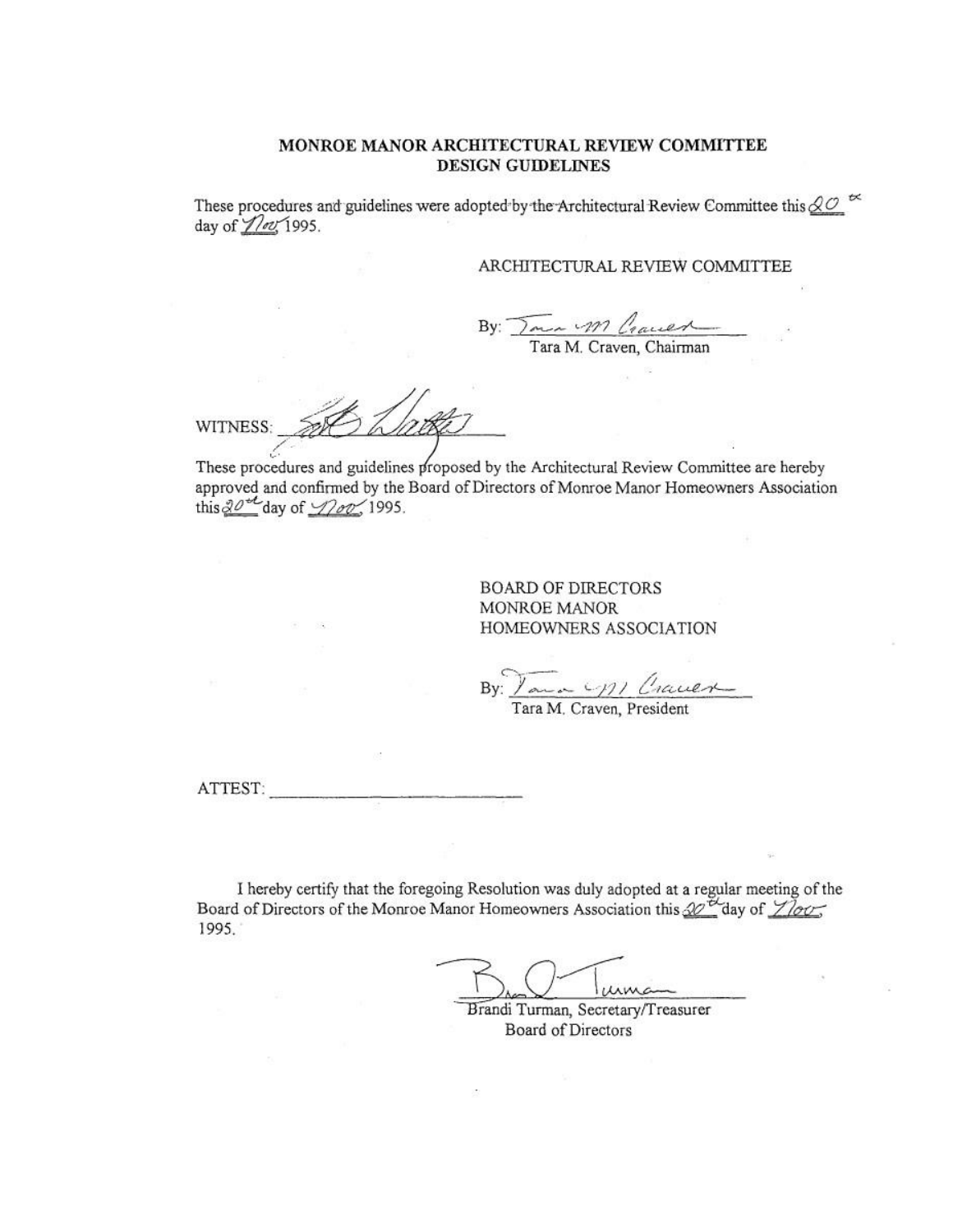While it is not our desire to act as "policemen" for the community, it is our goal to enforce these regulations in a consistent manner, while addressing all the unique circumstances of each case, to ensure fairness. If you feel that any of the regulations are inappropriate for this community, please raise these issues now, when we have the opportunity to-revise the community guidelines, and not wait until you have been cited for a violation. This community belongs to all of us. We want your input in the decision making process.

Sincerely, usa

Susan R. Rindner ARC Committee Chairperson

SRR/c

Enclosure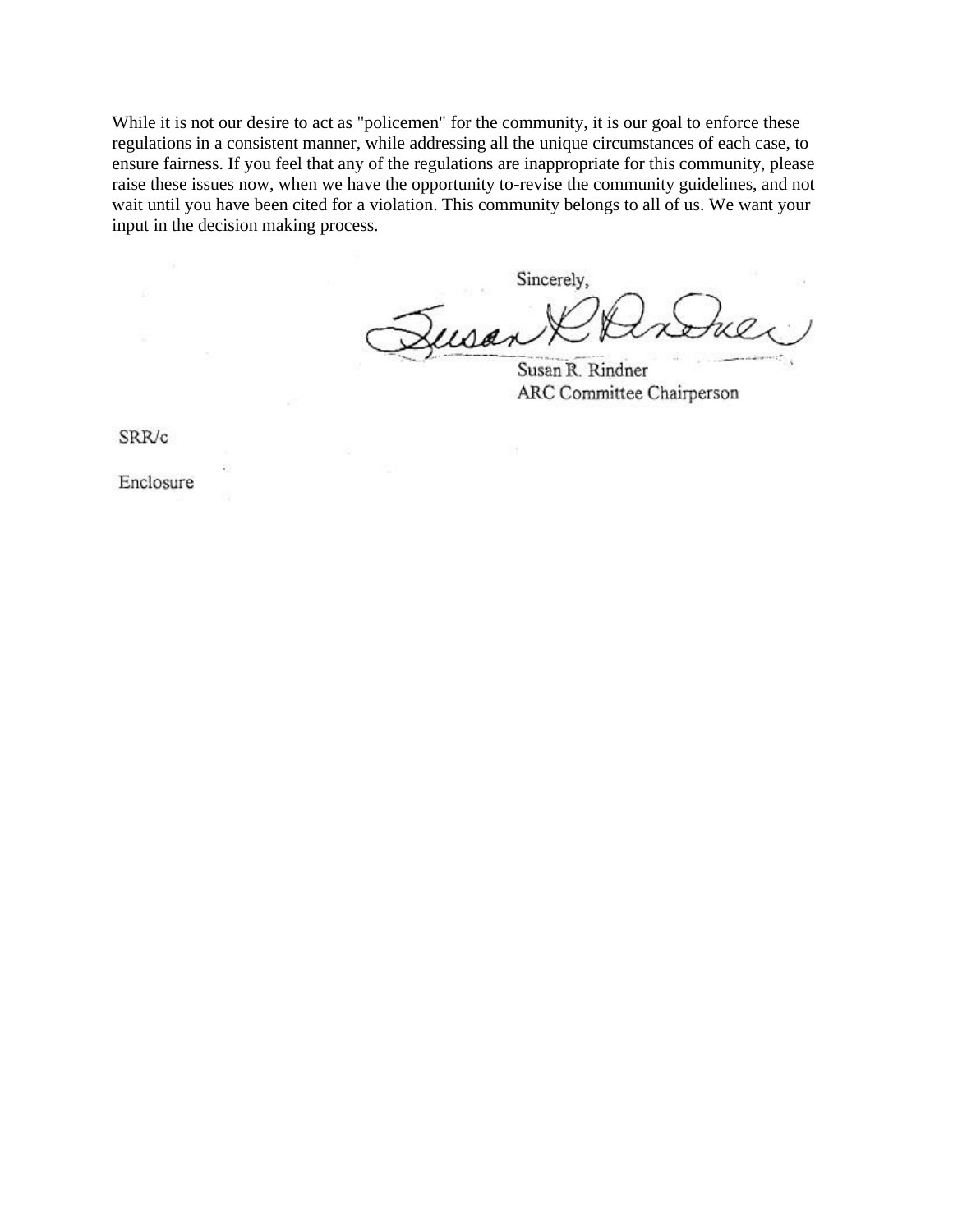## **Acceptance of Amendments 22 February 2012**

These procedures and guidelines, incorporating amendments from the original document as adopted by the board of directors between 1995 and 2011 in accordance with the community by-laws, are hereby approved and confirmed by the Board of Directors of Monroe Manor Homeowners Association this  $22<sup>nd</sup>$  day of February 2012.

### BOARD OF DIRECTORS, MONROE MANOR HOMEOWNERS ASSOCIATION

Jerry Chickillo, Secretary John Bull, Treasurer

Rich Schwarzkopf, At-Large

Gordon Jarratt, President **Doug Barbee**, Vice President

Attested By: Kim Hendon, TWC

## **Acceptance of Amendments 18 May 2022**

These procedures and guidelines, incorporating amendments from the original document as adopted by the board of directors between 1995 and 2021 in accordance with the community by-laws, are hereby approved and confirmed by the Board of Directors of Monroe Manor Homeowners Association this  $18<sup>th</sup>$  day of May 2022.

## BOARD OF DIRECTORS, MONROE MANOR HOMEOWNERS ASSOCIATION

Jerry Chickillo, At-Large

Rich Schwarzkopf, President Jackie Andraos, Vice President

Ed Micka, Secretary Doug Barbee, Treasurer

Attested By: Amanda Smith, TWC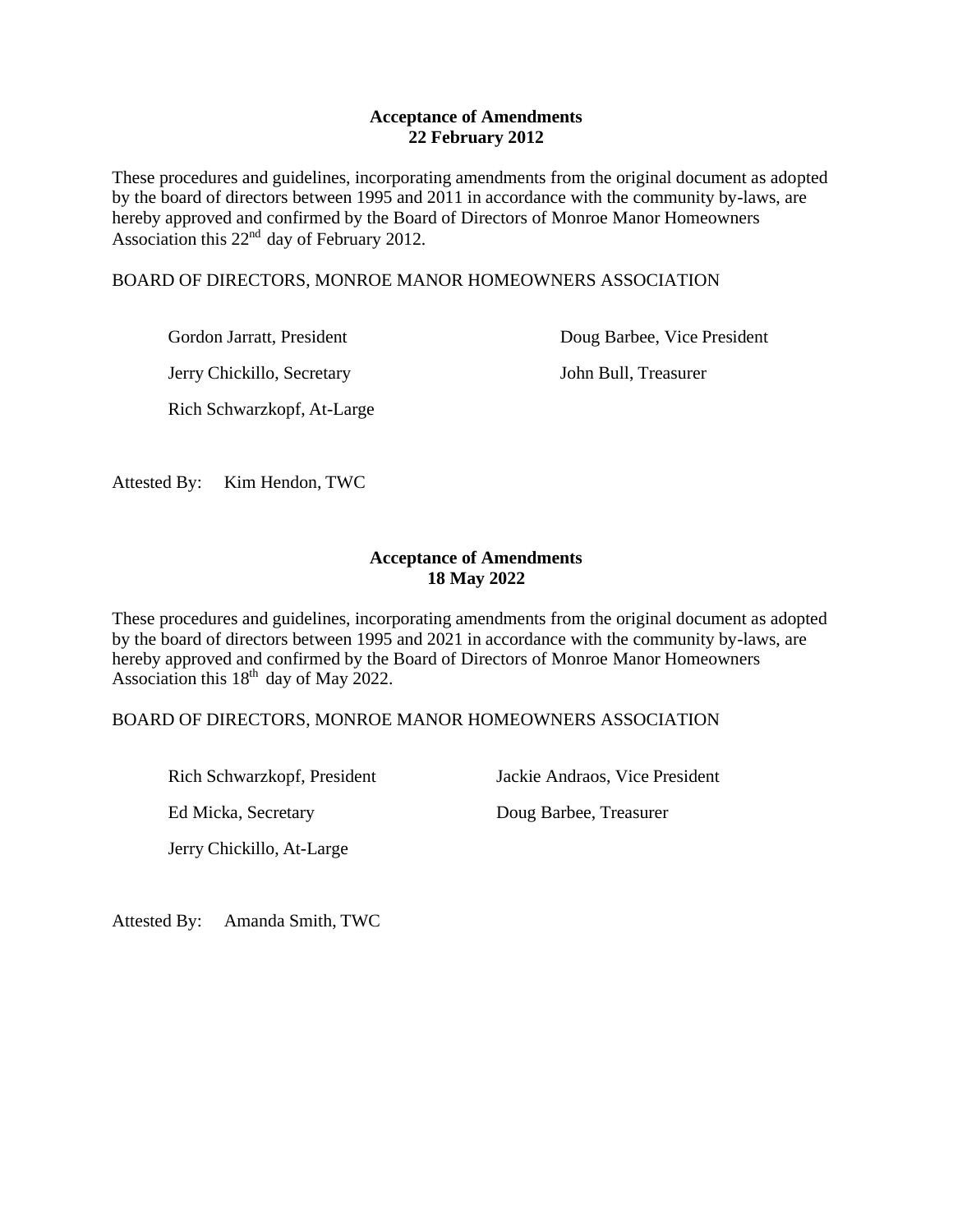#### Attachment

#### **MONROE MANOR HOMEOWNERS ASSOCIATION (HOA) APPLICATION FOR EXTERIOR MODIFICATION**

| APPLICANT'S NAME: A PRODUCT AND A PRODUCT A SERVICE OF A SERVICE OF A SERVICE OF A SERVICE OF A SERVICE OF A S                                                                                                                                                                                                                                                                                                                                                                                                                                                                                                         |  |                                                                                                                                                                                                                                                                                                                                                                                                                                                            |
|------------------------------------------------------------------------------------------------------------------------------------------------------------------------------------------------------------------------------------------------------------------------------------------------------------------------------------------------------------------------------------------------------------------------------------------------------------------------------------------------------------------------------------------------------------------------------------------------------------------------|--|------------------------------------------------------------------------------------------------------------------------------------------------------------------------------------------------------------------------------------------------------------------------------------------------------------------------------------------------------------------------------------------------------------------------------------------------------------|
| ADDRESS OF PROPOSED CHANGE: University of the contract of the contract of the contract of the contract of the contract of the contract of the contract of the contract of the contract of the contract of the contract of the                                                                                                                                                                                                                                                                                                                                                                                          |  |                                                                                                                                                                                                                                                                                                                                                                                                                                                            |
|                                                                                                                                                                                                                                                                                                                                                                                                                                                                                                                                                                                                                        |  | HOME PHONE:________________________WORK PHONE:_________________________LOT NO. ____________________                                                                                                                                                                                                                                                                                                                                                        |
| FIRST SUBMITTAL: YES______________NO __________                                                                                                                                                                                                                                                                                                                                                                                                                                                                                                                                                                        |  |                                                                                                                                                                                                                                                                                                                                                                                                                                                            |
| <b>INSTRUCTIONS TO APPLICANT:</b><br>2. Submit application, drawings, and other required documents by the 1st of the month to:<br>Monroe Manor HOA                                                                                                                                                                                                                                                                                                                                                                                                                                                                     |  | 1. Consult the ARC Design Guidelines for specific submittal requirements for each proposed change.                                                                                                                                                                                                                                                                                                                                                         |
| c/o TWC Association Management<br>www.twcmanagement.com<br>397 Herndon Parkway, Suite 100<br>Telephone (703) 437-5800<br>Fax (703) 471-6578<br>Herndon, VA 20170<br>3. All exterior alterations require a house location survey (plat diagram) indicating the location of the proposed<br>change, except exterior painting, storm/garage doors, and shutters. The house location survey should show<br>exact placement of exterior alteration including setbacks from the rear and side Lot (property) lines. Please<br>provide details on materials of proposed change (i.e., type, dimensions, height, color, etc.). |  |                                                                                                                                                                                                                                                                                                                                                                                                                                                            |
| Describe Proposed Changes (attach additional sheets if needed):                                                                                                                                                                                                                                                                                                                                                                                                                                                                                                                                                        |  |                                                                                                                                                                                                                                                                                                                                                                                                                                                            |
| front property lines; also across the street if impacted by a front exterior modification):                                                                                                                                                                                                                                                                                                                                                                                                                                                                                                                            |  | Obtain signatures of all property owners adjacent to and affected by the change (adjacent to all side, rear, and                                                                                                                                                                                                                                                                                                                                           |
| Name/Street Address                                                                                                                                                                                                                                                                                                                                                                                                                                                                                                                                                                                                    |  | I acknowledge reviewing this change                                                                                                                                                                                                                                                                                                                                                                                                                        |
|                                                                                                                                                                                                                                                                                                                                                                                                                                                                                                                                                                                                                        |  |                                                                                                                                                                                                                                                                                                                                                                                                                                                            |
|                                                                                                                                                                                                                                                                                                                                                                                                                                                                                                                                                                                                                        |  | Estimated Start Date: 1990 March 2010 Lettimated Completion Date: 2008 March 2010 March 2010 March 2010 March 2010 March 2010 March 2010 March 2010 March 2010 March 2010 March 2010 March 2010 March 2010 March 2010 March 20<br>(Allow 45 days for ARC approval prior to start date. Allow enough lead time when filing your application.)                                                                                                               |
| waiver or modification of any code restriction.<br>all legal fees incurred if this application is disapproved.                                                                                                                                                                                                                                                                                                                                                                                                                                                                                                         |  | 1. I agree that compliance with Monroe Manor HOA Architectural Guidelines and approval by the ARC do not<br>constitute compliance with county building and zoning codes, and ARC approval shall not be construed as a<br>2 I agree that no changes will be started until written approval of the ARC has been received by me, and that if<br>changes are made, I will be required to return the property to its former condition at my own expense and pay |

3. I agree that members of the ARC and Board of Directors shall be permitted to enter upon my propertyafter prior notification to me and at a reasonable time, for the purpose of inspecting the proposed change, the project in progress, and the completed project. Such entry shall not constitute a trespass.

4. I agree that the authority granted to make the proposed changes will be revoked automatically if the changes requested have not commenced within 3 months of the approval date and completed within 6 months thereafter.

HOMEOWNER'S SIGNATURE : DATE: